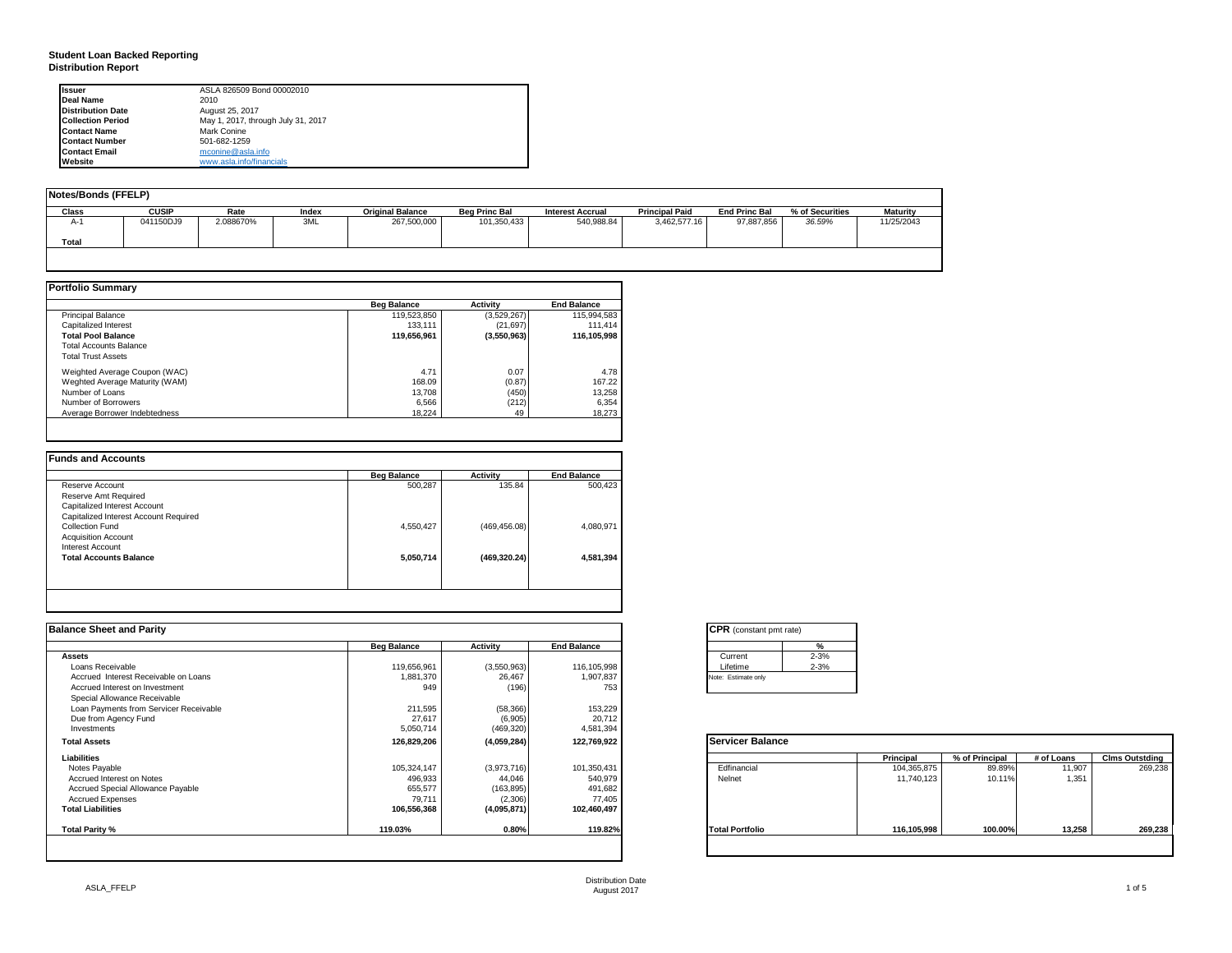### **Student Loan Backed Reporting**

#### **Distribution Report**

|                           | # of Loans |        | <b>Principal</b> |             | % of Principal |        | <b>WAC</b> |        | <b>WARM</b> |        |
|---------------------------|------------|--------|------------------|-------------|----------------|--------|------------|--------|-------------|--------|
|                           | Beginning  | Endina | Beginning        | Endina      | Beginning      | Endina | Beginning  | Endina | Beginning   | Endina |
| In School                 |            |        | 37,639           | 29,508      | 0.03%          | 0.03%  | 4.54       | 4.41   | 113.86      | 112.20 |
| Grace                     |            |        | 8,725            | 11,756      | 0.01%          | 0.01%  | 3.79       | 5.79   | 119.72      | 119.91 |
| Repayment                 |            |        |                  |             |                |        |            |        |             |        |
| Current                   | 9,970      | 10,142 | 92,481,040       | 93,178,231  | 77.29%         | 80.25% | 4.65       | 4.71   | 171.69      | 169.79 |
| 31-60 Days Delinquent     | 424        | 179    | 3,305,094        | 1,404,767   | 2.76%          | 1.21%  | 4.72       | 5.67   | 152.68      | 149.62 |
| 61-90 Days Delinquent     | 243        | 172    | 1,592,969        | 1,163,295   | 1.33%          | 1.00%  | 4.79       | 5.12   | 156.05      | 140.42 |
| 91-120 Days Delingent     | 159        | 13,114 | 1,345,548        | 1,007,282   | 1.12%          | 0.87%  | 4.48       | 4.82   | 158.69      | 162.92 |
| 121-180 Days Delinquent   | 236        | 140    | 1,882,052        | 1,080,455   | 1.57%          | 0.93%  | 5.15       | 5.07   | 128.29      | 155.64 |
| 181-270 Days Delinquent   | 295        | 94     | 2,481,319        | 852,713     | 2.07%          | 0.73%  | 4.42       | 4.56   | 148.21      | 143.70 |
| 271+ Days Delinquent      |            | 43     | 391,090          | 519,197     | 0.33%          | 0.45%  | 5.96       | 5.74   | 108.75      | 133.06 |
| <b>Total Repayment</b>    | 11,397     | 23,884 | 103,479,113      | 99,205,942  | 86.48%         | 85.44% | 4.66       | 4.73   | 170.11      | 168.62 |
| Forbearance               | 1,120      | 1,276  | 8,848,038        | 10,404,465  | 7.39%          | 8.96%  | 4.93       | 5.06   | 160.83      | 159.90 |
| Deferment                 | 1,077      | 1,011  | 6,646,447        | 6,111,820   | 5.55%          | 5.26%  | 5.05       | 5.13   | 155.18      | 154.86 |
| <b>Claims in Progress</b> | 94         | 38     | 636,999          | 342,508     | 0.53%          | 0.29%  | 5.00       | 5.21   | 102.18      | 211.87 |
| <b>Claims Denied</b>      |            |        |                  |             |                |        |            |        |             |        |
| <b>Total Portfolio</b>    | 13,708     | 26,227 | 119,656,961      | 116,105,998 | 100%           | 100%   | 4.71       | 4.78   | 167.95      | 167.22 |

|                                     | # of Loans |        | Principal        |            | % of Principal   |        | <b>WAC</b>       |        | <b>WARM</b>      |        |
|-------------------------------------|------------|--------|------------------|------------|------------------|--------|------------------|--------|------------------|--------|
|                                     | Beginning  | Ending | <b>Beginning</b> | Ending     | <b>Beginning</b> | Ending | <b>Beginning</b> | Endina | <b>Beginning</b> | Endina |
| Current                             | 9,970      | 10,142 | 92,481,040       | 93,178,231 | 89.37%           | 93.92% | 4.65             | 4.71   | 171.69           | 169.79 |
| 31-60 Days Delinquent               | 424        | 179    | 3,305,094        | 1,404,767  | 3.19%            | 1.42%  | 4.72             | 5.67   | 152.68           | 149.62 |
| 61-90 Days Delinquent               | 243        | 172    | 1,592,969        | 1,163,295  | 1.54%            | 1.17%  | 4.79             | 5.12   | 156.05           | 140.42 |
| 91-120 Days Delingent               | 159        | 13,114 | 1,345,548        | 1,007,282  | 1.30%            | 1.02%  | 4.48             | 4.82   | 158.69           | 162.92 |
| 121-180 Days Delinquent             | 236        | 140    | 1,882,052        | 1,080,455  | 1.82%            | 1.09%  | 5.15             | 5.07   | 128.29           | 155.64 |
| 181-270 Days Delinquent             | 295        | 94     | 2,481,319        | 852,713    | 2.40%            | 0.86%  | 4.42             | 4.56   | 148.21           | 143.70 |
| 271+ Days Delinquent                |            | 43     | 391,090          | 519,197    | 0.38%            | 0.52%  | 5.96             | 5.74   | 108.75           | 133.06 |
| <b>Total Portfolio in Repayment</b> | 11,397     | 23,884 | 103,479,113      | 99,205,942 | 100%             | 100%   | 4.66             | 4.73   | 170.11           | 168.62 |

| Portfolio by Loan Type           |                  |        |                  |             |                |        |            |        |           |             |
|----------------------------------|------------------|--------|------------------|-------------|----------------|--------|------------|--------|-----------|-------------|
|                                  | # of Loans       |        | <b>Principal</b> |             | % of Principal |        | <b>WAC</b> |        |           | <b>WARM</b> |
|                                  | <b>Beginning</b> | Endina | Beainnina        | Endina      | Beginning      | Endina | Beginning  | Endina | Beginning | Endina      |
| Subsidized Consolidation Loans   | 3,528            | 3,732  | 46,211,759       | 44,973,281  | 38.62%         | 38.73% | 4.93       | 4.93   | 162.29    | 161.39      |
| Unsubsidized Consolidation Loans | 4,015            | 3,638  | 55,307,362       | 54.274.470  | 46.22%         | 46.75% | 4.84       | 4.84   | 186.10    | 185.20      |
| Subsidized Stafford Loans        | 3,861            | 3,737  | 9,487,544        | 8,785,794   | 7.93%          | 7.57%  | 3.49       | 4.00   | 118.64    | 118.61      |
| Unsubsidized Stafford Loans      | 2.165            | 2.041  | 8,115,048        | 7,635,046   | 6.78%          | 6.58%  | 3.85       | 4.30   | 133.93    | 134.36      |
| PLUS/GradPLUS Loans              | 137              | 107    | 456,151          | 423.227     | 0.38%          | 0.36%  | 6.96       | 7.14   | 84.47     | 85.16       |
| SLS Loans                        |                  |        | 79.097           | 14.180      | 0.07%          | 0.01%  | 3.66       | 4.33   | 121.19    | 120.19      |
| <b>Total Portfolio</b>           | 13,708           | 13,258 | 119,656,961      | 116,105,998 | 100%           | 100%   | 4.71       | 4.78   | 167.95    | 167.22      |

|           |        |                  |             |                  |        |                  |        |            | <b>WARM</b> |
|-----------|--------|------------------|-------------|------------------|--------|------------------|--------|------------|-------------|
| Beainnina | Endina | <b>Beginning</b> | Endina      | Beginning        | Endina | <b>Beainning</b> | Endina | Beginning  | Endina      |
| 11,815    | 11,607 | 110,747,373      | 107,403,903 | 92.55%           | 92.51% | 4.68             | 4.74   | 170.19     | 169.37      |
| 1,666     | 1,426  | 7,006,348        | 6,735,139   | 5.86%            | 5.80%  | 5.24             | 5.38   | 135.65     | 136.33      |
|           | 188    | 1,040,244        | 1,007,174   | 0.87%            | 0.87%  | 5.29             | 5.37   | 144.72     | 144.27      |
|           |        | 862,995          | 959,782     | 0.72%            | 0.83%  | 4.76             | 4.76   | 168.40     | 167.83      |
|           |        |                  |             |                  |        |                  |        |            |             |
| 13,708    | 13,258 | 119,656,961      | 116,105,998 | 100%             | 100%   | 4.71             | 4.78   | 167.95     | 167.22      |
|           |        | # of Loans       |             | <b>Principal</b> |        | % of Principal   |        | <b>WAC</b> |             |

| <b>Portfolio Indices</b> |            |        |                  |             |                  |        |
|--------------------------|------------|--------|------------------|-------------|------------------|--------|
|                          | # of Loans |        | <b>Principal</b> |             | % of Principal   |        |
|                          | Beainnina  | Endina | Beainnina        | Endina      | <b>Beainning</b> | Ending |
| <b>Fixed Loans</b>       | 8,695      | 8,451  | 95,518,658       | 92,880,463  | 79.83%           | 80.00% |
| Variable Loans           | 5,013      | 4.807  | 24,138,303       | 23,225,535  | 20.17%           | 20.00% |
| T-Bill Loans             | 5,005      | 4.799  | 24,118,015       | 23,205,541  | 20.16%           | 19.99% |
| CMT Loans                |            |        | 20,288           | 19.994      | 0.02%            | 0.02%  |
| <b>Total Portfolio</b>   | 13.708     | 13.258 | 119.656.961      | 116.105.998 | 100%             | 100%   |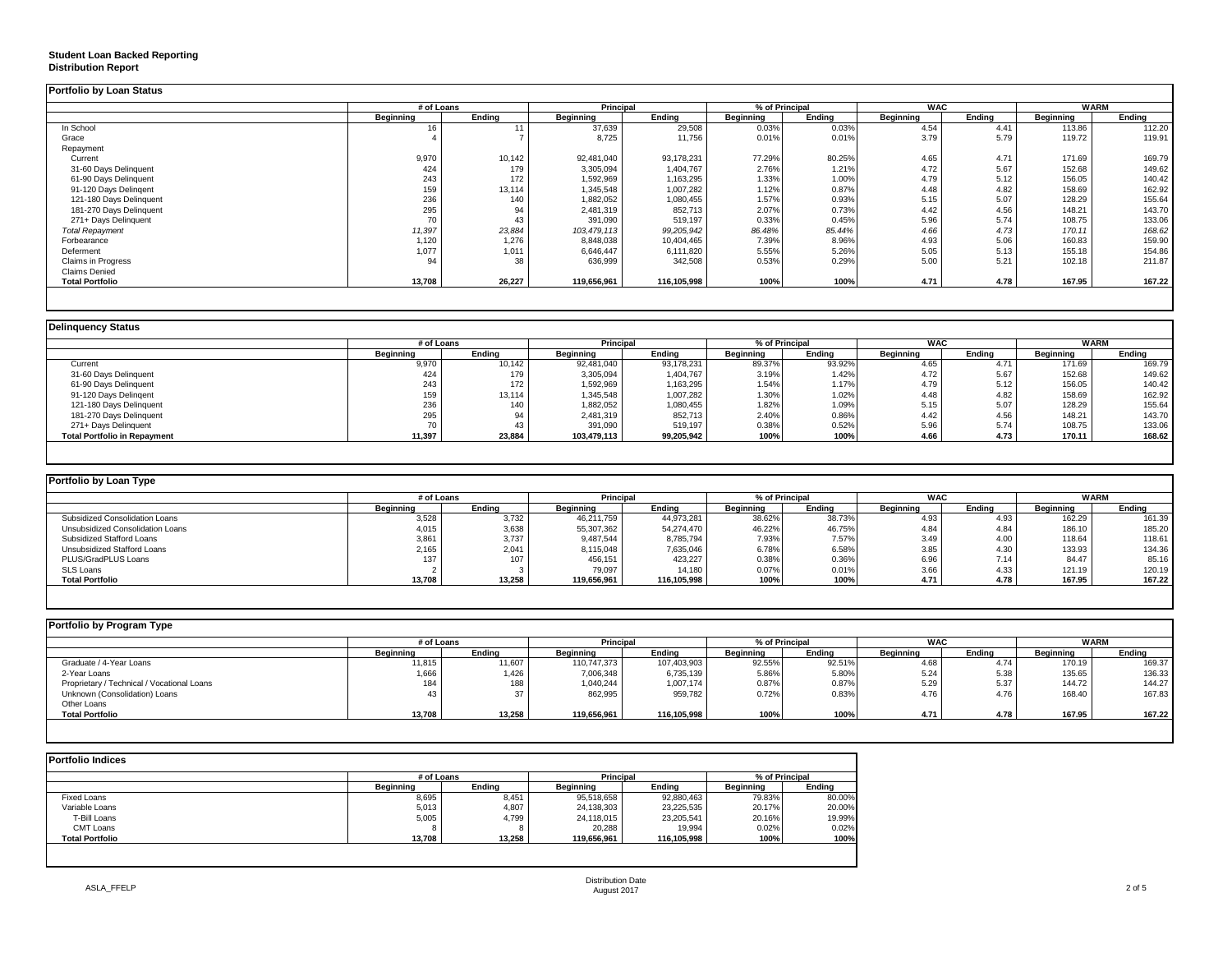| <b>Distribution Date</b> |  |
|--------------------------|--|
| Collection Period        |  |

**Distribution Date** August 25, 2017 **Collection Period** May 1, 2017, through July 31, 2017

## **Collection Activity**

| <b>Collection Account</b>                                                                    | as of 7/31/2017 |
|----------------------------------------------------------------------------------------------|-----------------|
| Beginning Balance - July 1, 2017                                                             | 4,550,427       |
| <b>Collection Amount Received</b>                                                            | 4,912,013       |
| Recoveries                                                                                   |                 |
| Reserve Account                                                                              |                 |
| Excess of Required Reserve Account                                                           | 472             |
| Interest on Investment Earnings                                                              | 4,018           |
| Capitalized Interest Account (after a stepdown or release date)                              |                 |
| <b>Acquisition Account</b>                                                                   |                 |
| Payments from Guarantor                                                                      |                 |
| Special Allowance payments to Department of Education                                        |                 |
| Consolidate Rebate Fees                                                                      | (276, 161)      |
| Transfer from Capitalized Interest Fund                                                      |                 |
| Principal payments, interest payments, administration fees, servicing fees, and trustee fees | (4,707,402)     |
| Transfer to Department Rebate Fund                                                           | (402, 396)      |
| Other Amounts Received in Collection                                                         |                 |
| <b>Total Available Funds</b>                                                                 | 4,080,971       |
|                                                                                              |                 |
|                                                                                              |                 |
|                                                                                              |                 |
| <b>Fees Due for Current Period</b>                                                           | as of 7/31/2017 |

| Indenture Trustee Fees<br><b>Servicing Fees</b><br><b>Administration Fees</b><br>Late Fees<br><b>Other Fees</b> | 67,729<br>9,676 |
|-----------------------------------------------------------------------------------------------------------------|-----------------|
| <b>Total Fees</b>                                                                                               | 77,405          |
| <b>Cumulative Default Rate</b>                                                                                  | as of 7/31/2017 |
|                                                                                                                 |                 |
| <b>Current Period's Defaults</b>                                                                                | 1,105,632.21    |
| <b>Cumulative Defaults</b>                                                                                      | 51,345,207.50   |
| Loans for which claims have been filed as of applicable month end                                               | 2,334,781.26    |
| <b>Cumulative Default Rate</b>                                                                                  | 20.86%          |
| Cumulative Recoveries (including reimbursements and collections)                                                |                 |

Payments from Guarantor (networking comes under the concentration)<br>Payments from Guarantor (networking comes under the concentration of the concentration of the concentration of the concentration of the concentration of th Borrower Recoveries networks and the content of the content of the content of the content of the content of the content of the content of the content of the content of the content of the content of the content of the conte **Recovery Rate 97.13%** Cumulative Net Loss 1,471,528.26<br> **Cumulative Net Loss 1,471,528.26**<br> **Cumulative Net Loss Cumulative Net Loss**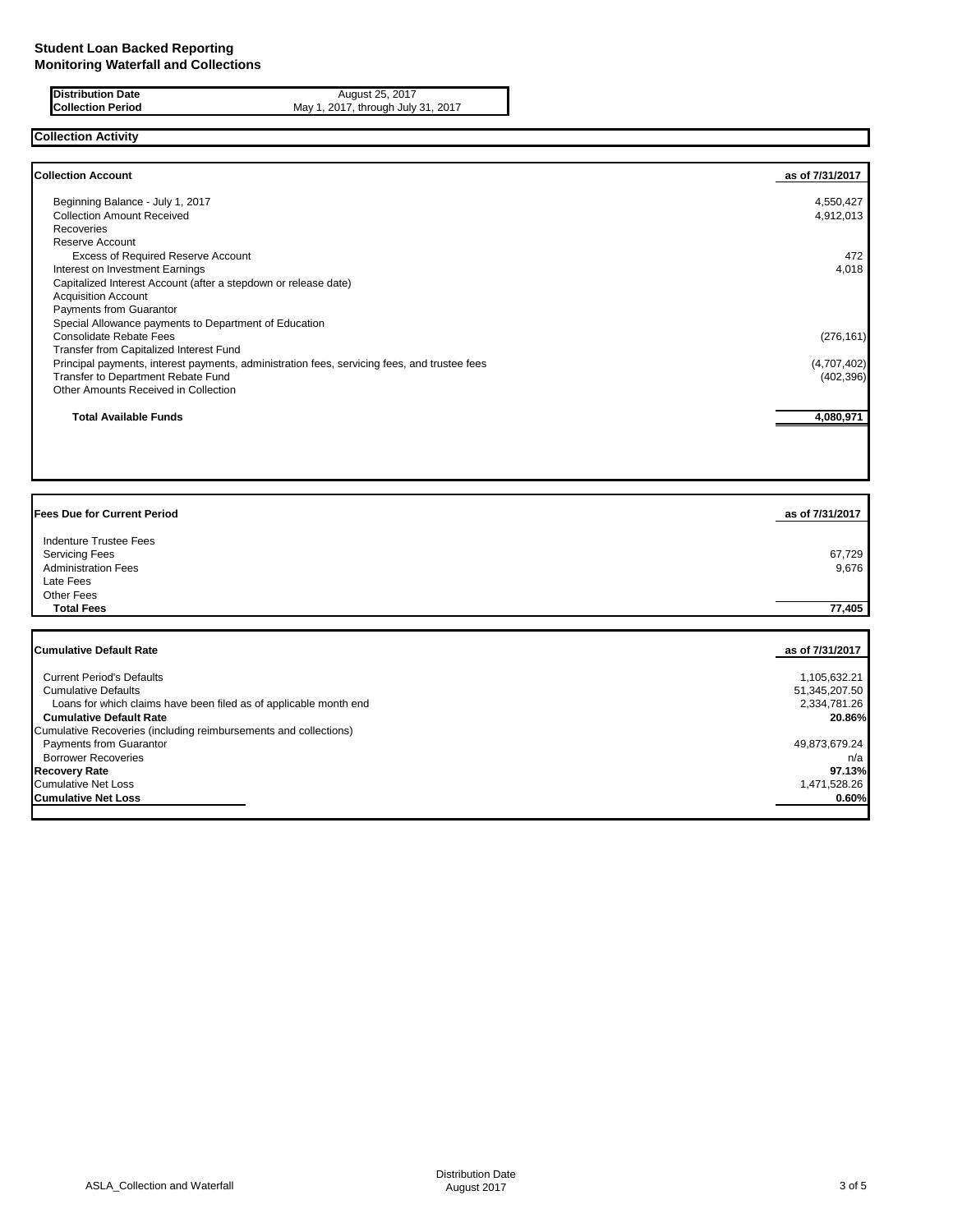| <b>Waterfall for Distribution</b>                                                     | <b>Amount Due</b> | <b>Amount Remaining</b> |
|---------------------------------------------------------------------------------------|-------------------|-------------------------|
| <b>Total Available Funds</b>                                                          |                   | 4,080,971               |
| First: Payment required under any Joint Sharing Agreement                             |                   |                         |
| <b>Second: Trustee Fees</b>                                                           |                   |                         |
| Third: Servicing Fees and Backup Servicing Fees                                       | 67,729            | 4,013,242               |
| <b>Fourth: Administration Fees</b>                                                    | 9,676             | 4,003,566               |
| <b>Fifth: Noteholder Interest</b>                                                     | 540,988.84        | 3,462,577               |
| Sixth: Reinstate the balance of the Reserve Fund up to Specified Reserve Fund Balance |                   |                         |
| Seventh: Noteholder Principal, until in paid full                                     | 3,462,577.16      | 0                       |
|                                                                                       |                   |                         |

| <b>Principal and Interest Distributions</b> | Class A-1    |
|---------------------------------------------|--------------|
| Quarterly Interest Due                      | 540,988.84   |
| Quarterly Interest Paid                     | 540,988.84   |
| Interest Shortfall                          |              |
| Interest Carryover Due                      |              |
| Interest Carryover Paid                     |              |
| Interest Carryover                          |              |
| Quarterly Principal Distribution Amount     | 3,462,577.16 |
| Quarterly Principal Paid                    | 3,462,577.16 |
| Shortfall                                   |              |
| <b>Total Distribution Amount</b>            | 4,003,566.00 |
|                                             |              |